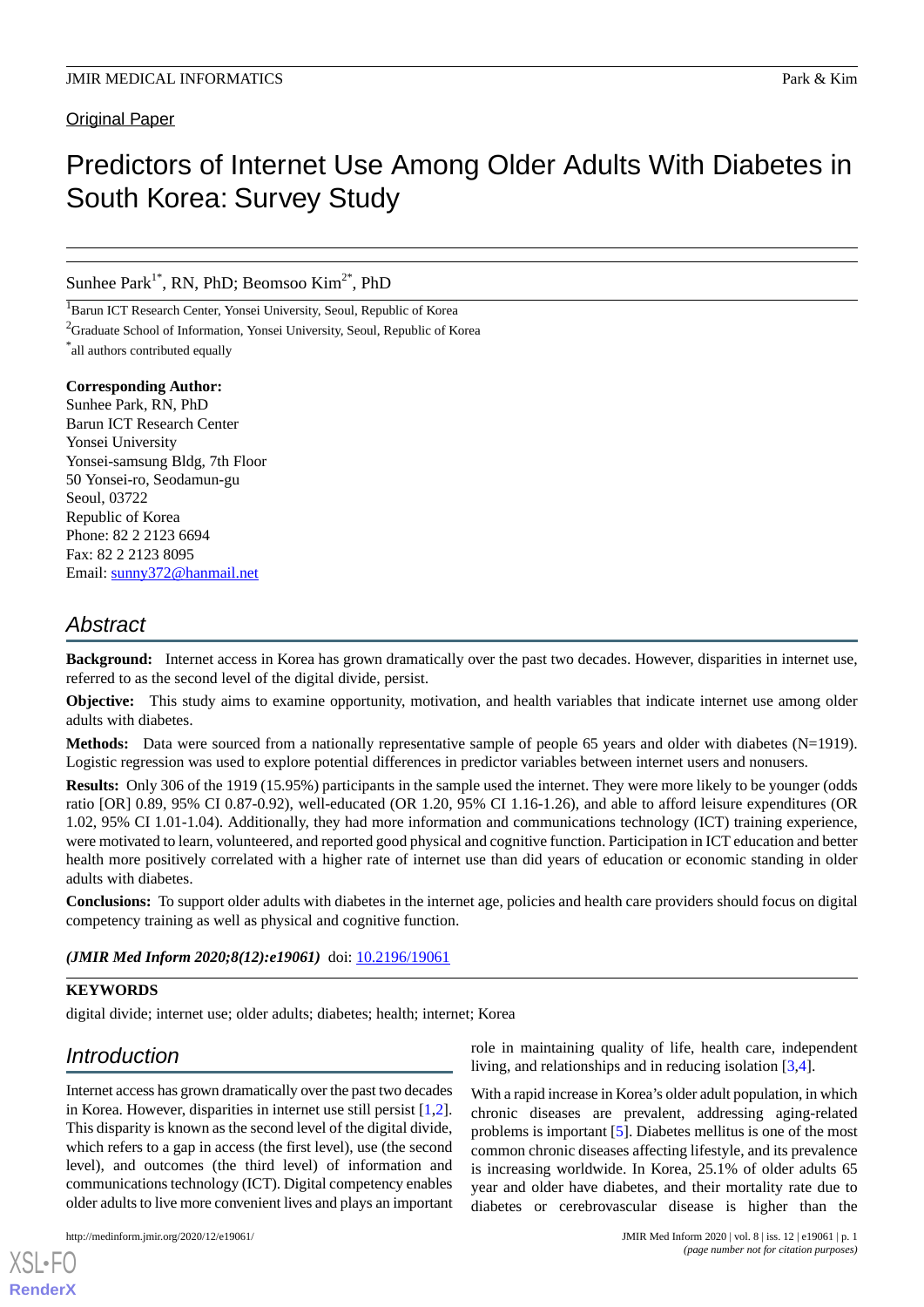Organisation for Economic Co-operation and Development average, partly because of the vulnerability related to preventing deaths from treatable conditions [\[2](#page-5-1)]. An unhealthy lifestyle contributes to diabetes to a great extent, and one of the mainstays of diabetes treatment and prevention is adopting a healthy lifestyle. As there is no cure for diabetes, recently, self-management by mobile health or eHealth has begun to play a vital role in the digital era.

Many systematic reviews and meta-analyses have indicated that eHealth tools are effective in self-management both for disease management and lifestyle changes in daily life [\[5](#page-6-2)[-7](#page-6-3)], and limited internet use and low eHealth literacy can indirectly cause health problems [[8\]](#page-6-4). Problems with eHealth literacy due to low cognitive function make it difficult for older adults to manage, prevent, and treat diseases. This in turn leads to health problems [[9\]](#page-6-5), poor management of chronic diseases [\[10](#page-6-6)], and lower participation in treatment interventions. Low eHealth literacy is also associated with medical service misuse, which can be fatal [\[11](#page-6-7)]. Furthermore, the second digital divide, the gap in internet use, alienates older adults, leading to losses in self-employment opportunities, social exchanges, advantageous purchases, and investments. It also contributes to health problems caused by social network loss [[12\]](#page-6-8).

Internet underutilization by older adults is due primarily to limited opportunity and motivation [\[13](#page-6-9)]. Limited opportunity affects individuals who do not access the internet due to socioeconomic problems or lack of information. In a study of urban dwellers, only 27% of older adults were found to use computers, and age, years of education, occupation, income level, self-rated health, and volunteer work were the affecting factors [[14\]](#page-6-10). Limited motivation indicates individuals who have not voluntarily chosen internet use and do not accept new technologies because they have no incentive or interest in them. In general, older adults lack ICT knowledge and skills and are often unaware of the need for it [\[15](#page-6-11)]. Moreover, older adults lack the confidence or support needed to learn how to use new equipment or acquire new knowledge. This low intention to

acquire new knowledge results in a low level of internet use [[16\]](#page-6-12). In addition to opportunities and motivation, aging and health problems involving physiological and cognitive functions also determine internet use, as do daily activities and chronic diseases [\[17](#page-6-13),[18](#page-6-14)]. Internet use has increased in Medicare-eligible patients but remains very low among the frailest older adults. Therefore, functional ability is more indicative of internet avoidance than chronic illness, self-rated health, or age [\[19](#page-6-15)].

Barriers to access and use include financial restrictions (ie, equipment and subscription costs are too high), medical and disability-related constraints (ie, the technology is not accessible or intuitive), and digital complexity (ie, accessing and navigating the internet is too complex)  $[20]$  $[20]$ . Scheerder et al  $[21]$  $[21]$ systematically reviewed 126 papers and distinguished 7 factors contributing to the digital divide: demographics, economics, social networks, cultural context, physical activity, home access and device availability, and attitudes toward online technology. Leisure activity and voluntary work were the affecting factors of internet use, and low levels of internet use affected social networking [[12](#page-6-8)[,21](#page-6-17)].

Although internet use among older adults is less prevalent than in the general public and is associated with aging or health problems [[22\]](#page-6-18), some older adults, such as those in the baby boomer generation, use the internet effectively because they are highly educated and were gradually exposed to smartphones and digital devices [\[20](#page-6-16)]. They use the internet to search for health-related information and exhibit confidence and satisfaction regarding eHealth [\[23](#page-6-19)].

As older adults are vulnerable to aging-related issues and chronic diseases, studies of internet usage among older adults with health problems or chronic diseases are needed. Furthermore, there is limited information on the predictors of internet use among older adults with diabetes, a chronic disease that demands continuous lifestyle modification and self-care. The aim of this study was to examine opportunity, motivation, and health-related factors that determine internet use among older adults with diabetes in South Korea ([Figure 1](#page-1-0)).

<span id="page-1-0"></span>Figure 1. Factors related to internet use. ICT: information and communications technology.



[XSL](http://www.w3.org/Style/XSL)•FO **[RenderX](http://www.renderx.com/)**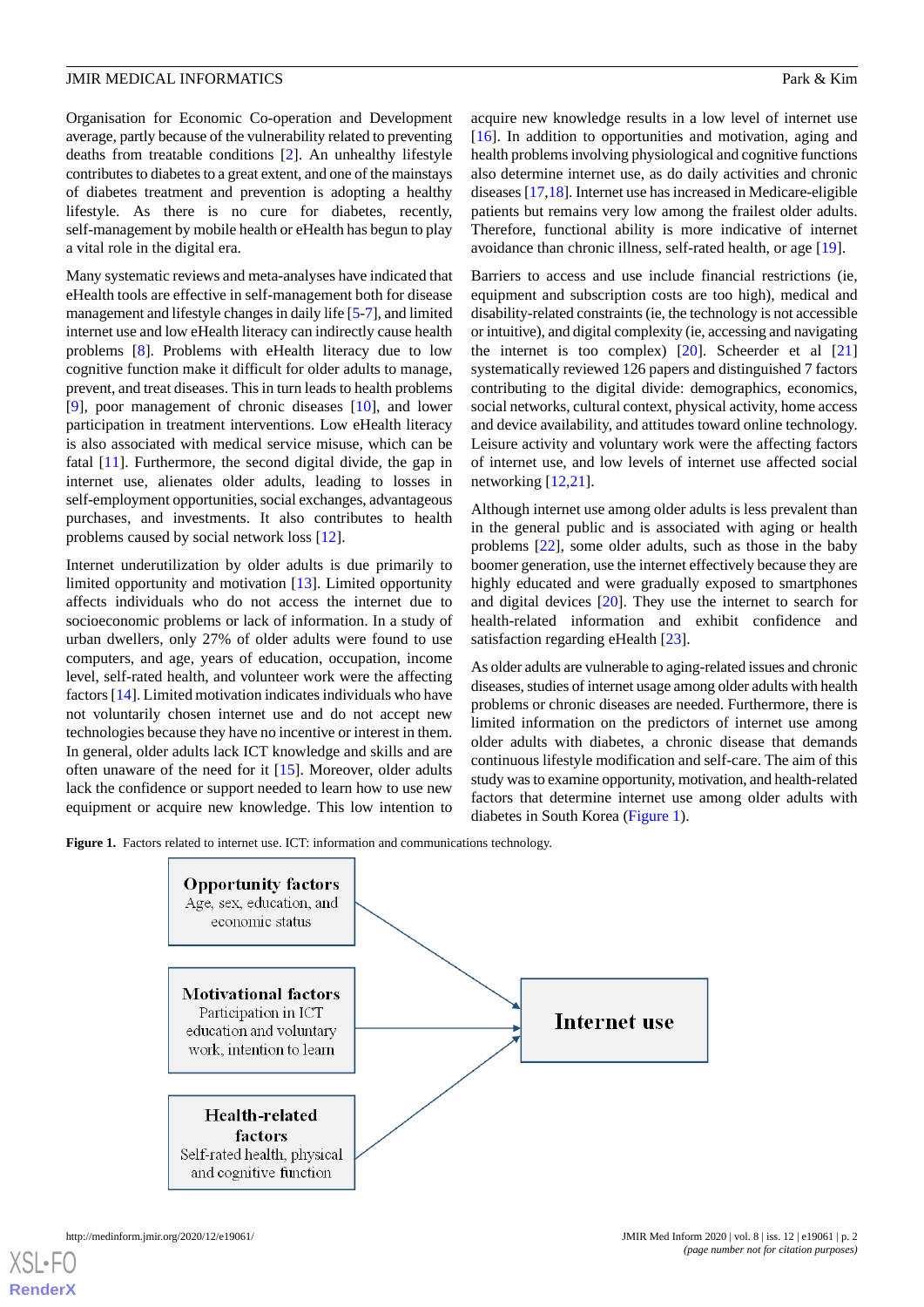# *Methods*

### **Design and Sample**

The data for this study came from the 2017 Survey of Living Conditions and Welfare Needs of Korean Older Persons from the Korea Institute for Health and Social Affairs, which was based on a nationally representative sample of participants 65 years and older who were recruited using a stratified 2-stage cluster sampling design. The survey collected information through face-to-face interviews, and all participants provided written informed consent [[2](#page-5-1)]. The sample for this study included 1919 (of 10,299) respondents with diabetes who reside in the community. The inclusion criteria were age of 65 years or older, official diagnosis of diabetes for more than 3 months with treatment, and response to a survey on internet use. We excluded individuals who did not respond to the survey on internet use and those younger than 65 years. The design was considered exempt from ethical review by the institutional review board of Yonsei University (approval no. 7001988-202001- HR-777-01E), as the data were anonymized.

### **Measurements**

Internet use was assessed with 1 item: the use or nonuse of the internet or mobile phones to browse for information. Participants were asked, "Is it possible for you to use smart phones, computers, tablet PCs, and internet television to search for information?" to which they answered with either "yes" or "no." Participants provided demographic and socioeconomic information such as age, sex, and years of education. Leisure activity expenditure was assessed according to monthly average expenditure on leisure activities in Korean won to determine participants'economic standing [[24](#page-6-20)]. Having previous or current volunteer experience was classified as either "yes" or "no." Participation in ICT education was assessed by the question "Have you participated in ICT education during the last five years?" Participants responded with either "yes" or "no." Intention to learn was measured on a 5-point Likert scale (1=no

intention; 5=very eager to learn). Health-related factors included self-rated health, physical function, and cognitive function. Self-rated health was assessed by one question: "How do you feel about your health?" It was scored from 1 to 5 (1=not good at all; 5=very good). The higher the number, the higher the self-rated health score. Physical function was assessed using the 11-item Korean Instrumental Activities of Daily Living (K-IADL) questionnaire (ability to use a telephone, go shopping, prepare food, perform housekeeping and laundry, handle medication and finances, use transportation, and drive); total scores range from 11 and 33. The higher the score on the K-IADL, the lower the physical function [[25\]](#page-6-21). A score of 33 on the K-IADL represents physical dependency. Cognitive function was assessed using the Korean version of the Mini-Mental State Examination for Dementia Screening (MMSE-DS); total scores range from 0 to 30. The higher the score, the better the cognitive function [[26\]](#page-6-22).

## **Data Analysis**

Stata 15.1 (StataCorp) was used to conduct data analyses. Univariate analyses were performed to identify associations between internet use and factors related to opportunity, motivation, and health. Independent variables with significant group differences in the univariate analyses were included in a multivariate logistic regression analysis, which was performed to calculate the adjusted odds ratios (ORs) for internet users and nonusers.

# *Results*

Of the 1919 respondents, only 306 (15.95%) used the internet to search for information [\(Table 1](#page-3-0)). Internet users were more likely to be male, younger, and more educated; have a higher leisure activity expenditure; volunteer more; have ICT education experience; have a lower intention to learn; and have better self-rated health, physical function, and cognitive function than internet nonusers.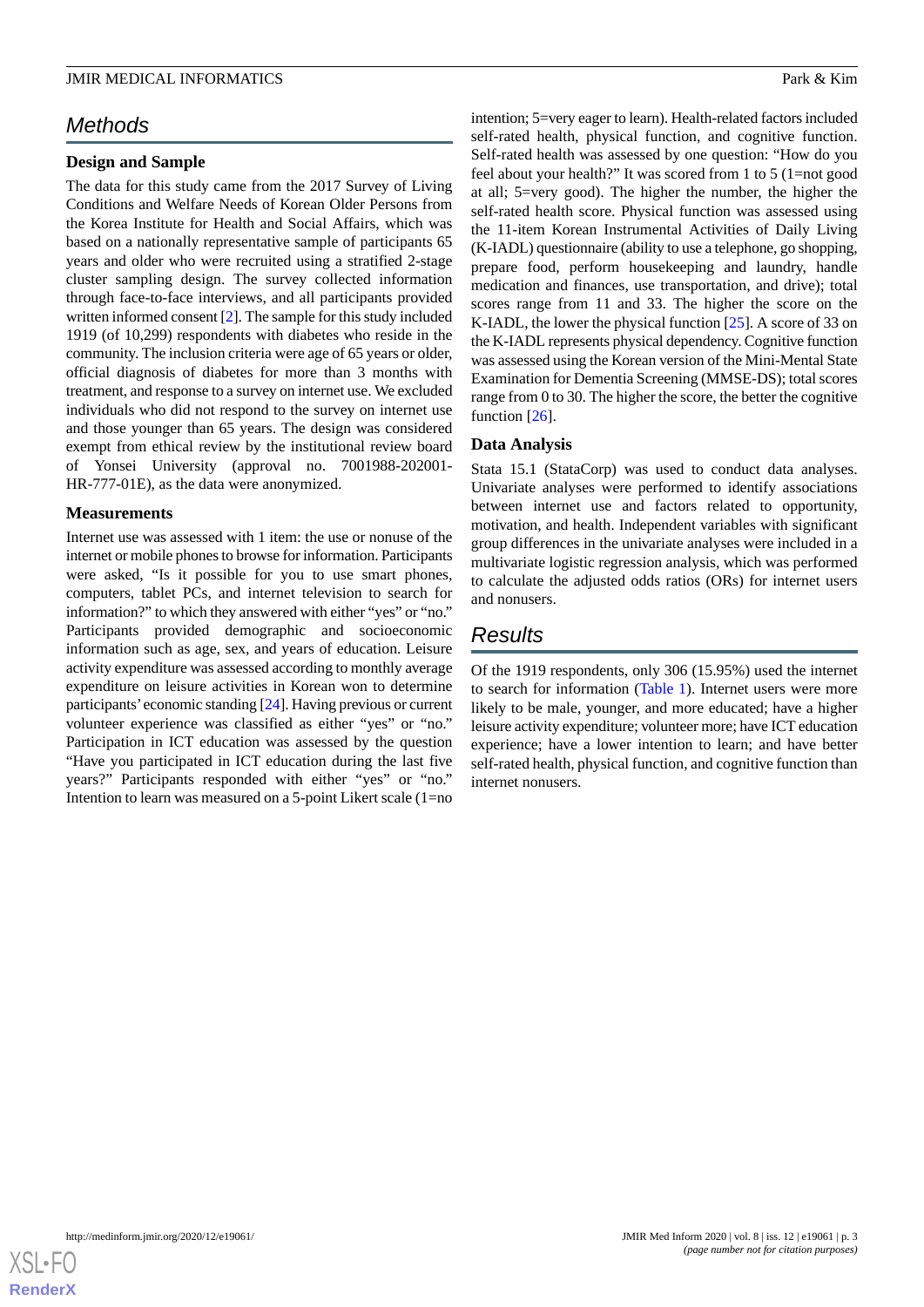<span id="page-3-0"></span>Table 1. Participant characteristics (N=1919).

| Characteristics and variables                                            | Total        | Internet users | Internet nonusers $t$ test <sup>a</sup> ( <i>df</i> ) |             | $F$ test $(df)$ | $P$ value |
|--------------------------------------------------------------------------|--------------|----------------|-------------------------------------------------------|-------------|-----------------|-----------|
| Dependent variable                                                       |              |                |                                                       |             |                 |           |
| Internet use, $n$ $(\% )$                                                | 1919 (100.0) | 306(16.0)      | 1613 (84.0)                                           | $N/A^b$     | N/A             | N/A       |
| <b>Opportunity factors</b>                                               |              |                |                                                       |             |                 |           |
| Age (years), mean $(SD)^{c}$                                             | 75.15 (5.66) | 71.96 (0.27)   | 75.75(0.14)                                           | 11.06(1)    | N/A             | < .001    |
| Gender, n (%)                                                            |              |                |                                                       | N/A         | 64.27(1)        | < 0.001   |
| Male                                                                     | 1312 (68.4)  | 269 (87.9)     | 1043 (64.7)                                           |             |                 |           |
| Female                                                                   | 307(31.6)    | 37(12.1)       | 570 (35.3)                                            |             |                 |           |
| Education (years), mean $(SD)^d$                                         | 7.40(4.64)   | 11.06(0.21)    | 6.71(0.11)                                            | $-16.03(1)$ | N/A             | < .001    |
| Leisure expenditure (in $\mathbb{W}10,000$ ) <sup>e</sup> ,<br>mean (SD) | 6.08(11.00)  | 14.18 (1.06)   | 4.55(0.20)                                            | $-14.83(1)$ | N/A             | < .001    |
| <b>Motivational factors</b>                                              |              |                |                                                       |             |                 |           |
| Participation in ICT <sup>f</sup> education, $n$ (%)                     |              |                |                                                       | N/A         | 41.98(1)        | < .001    |
| Yes                                                                      | 16(0.8)      | 12(3.9)        | 4(0.3)                                                |             |                 |           |
| No                                                                       | 1903 (99.2)  | 294 (96.1)     | 1609 (99.7)                                           |             |                 |           |
| Intention to learn, mean (SD)                                            | 2.01(0.98)   | 3.49(0.06)     | 4.09(0.02)                                            | 9.96(1)     | N/A             | < .001    |
| Voluntary work, n (%)                                                    |              |                |                                                       | N/A         | 84.36(1)        | < .001    |
| Yes                                                                      | 290(15.1)    | 99 (32.4)      | 191 (11.8)                                            |             |                 |           |
| No                                                                       | 1629 (84.9)  | 207(67.6)      | 1422 (88.2)                                           |             |                 |           |
| <b>Health-related factors</b>                                            |              |                |                                                       |             |                 |           |
| Self-rated health, mean $(SD)^g$                                         | 2.57(0.92)   | 2.97(0.05)     | 2.49(0.02)                                            | $-8.50(1)$  | N/A             | < .001    |
| $K$ -IADL <sup>h</sup> dependency, mean (SD)                             | 11.12(2.42)  | 10.21(0.06)    | 11.29(0.06)                                           | 7.30(1)     | N/A             | < .001    |
| $MMSE-DSi$ , mean (SD)                                                   | 24.94 (3.78) | 27.47 (0.13)   | 24.46 (0.10)                                          | $-13.32(1)$ | N/A             | < .001    |

a 2-tailed *t* tests.

 $bN/A$ : not applicable.

<sup>c</sup>Age range was 69 to 95 years.

<sup>d</sup>Education range was 0 to 20 years.

 $e^{\text{th}}$  currency exchange rate of  $W1084.74=US $1$  is applicable.

fICT: information and communications technology.

<sup>g</sup>Self-rated health range was 1 to 5.

h<sub>K</sub>-IADL: Korean Instrumental Activities of Daily Living (range of 11-33).

<sup>i</sup>MMS-DS: Mini-Mental State Examination for Dementia Screening (range of 0-30).

Prior to multivariate logistic regression, multicollinearity was assessed and the variance inflation factor of all the individual variables did not exceed 10.0 (1.06-2.10). The logistic regression analysis [\(Table 2\)](#page-4-0) revealed that internet use was independently associated with younger age (OR 0.89, 95% CI 0.87-0.92), higher educational level (OR 1.20, 95% CI 1.16-1.26), and higher leisure activity expenditure (OR 1.02, 95% CI 1.01-1.04). Internet users had more experience with ICT education and were more motivated to learn than nonusers. The ORs showed

that the odds of participation in ICT education were about 10 times higher (OR 9.75, 95% CI 2.39-39.84) and the odds of voluntary work were over 2 times higher (OR 2.09, 95% CI 1.48-2.94) for internet users compared with nonusers. Users were also more likely to have better K-IADL scores (OR 0.78, 95% CI 0.66-0.92), higher MMSE-DS scores (OR 1.19, 95% CI 1.12-1.27), and better perceived health status (OR 1.27, 95% CI 1.08-1.50).

[XSL](http://www.w3.org/Style/XSL)•FO **[RenderX](http://www.renderx.com/)**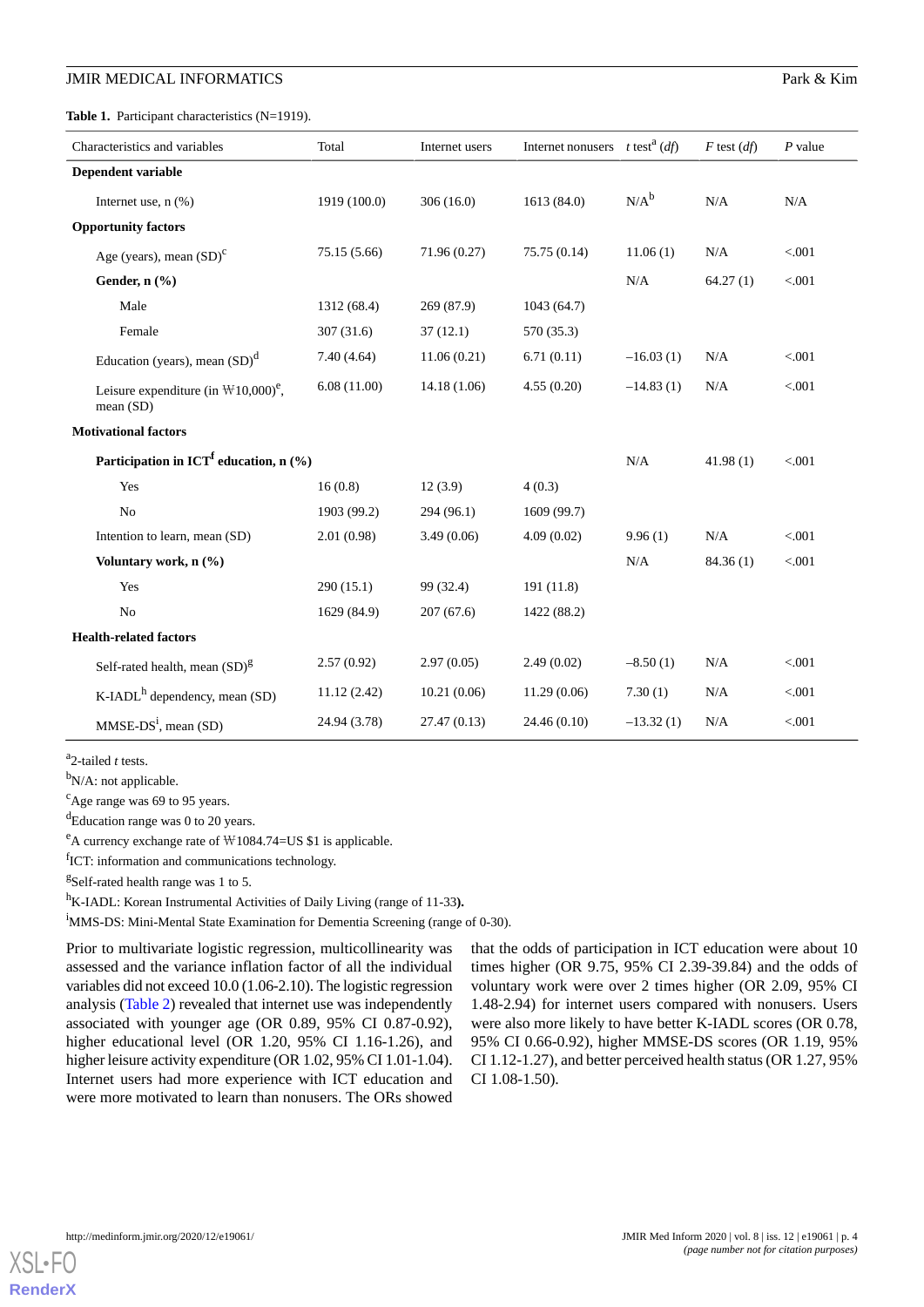<span id="page-4-0"></span>**Table 2.** Logistic regression model predicting internet use among older adults with diabetes mellitus (N=1919).

| Characteristics and variables                               | OR <sup>a</sup> (95% CI) | $P$ value |  |  |  |
|-------------------------------------------------------------|--------------------------|-----------|--|--|--|
| <b>Opportunity factors</b>                                  |                          |           |  |  |  |
| Age (years)                                                 | $0.89(0.87-0.92)$        | < 0.001   |  |  |  |
| Education (years)                                           | $1.20(1.16-1.26)$        | < 0.001   |  |  |  |
| Leisure expenditure $(\mathbb{W})$                          | $1.02(1.01-1.04)$        | < 0.001   |  |  |  |
| <b>Motivational factors</b>                                 |                          |           |  |  |  |
| Participation in $\text{ICT}^b$ education (reference: none) | 9.75 (2.39-39.84)        | .002      |  |  |  |
| Intention to learn                                          | $1.39(1.20-1.60)$        | < 0.001   |  |  |  |
| Voluntary work (reference: no)                              | $2.09(1.48-2.94)$        | < 0.001   |  |  |  |
| <b>Health-related factors</b>                               |                          |           |  |  |  |
| Self-rated health                                           | $1.27(1.08-1.50)$        | .004      |  |  |  |
| K-IADL <sup>c</sup> dependency                              | $0.78(0.66-0.92)$        | .003      |  |  |  |
| $MMSE-DSd$ (score)                                          | $1.19(1.12-1.27)$        | < 0.001   |  |  |  |

<sup>a</sup>OR: odds ratio.

<sup>b</sup>ICT: information and communications technology.

<sup>c</sup>K-IADL: Korean Instrumental Activities of Daily Living.

<sup>d</sup>MMSE-DS: Mini-Mental State Examination for Dementia Screening.

## *Discussion*

#### **Principal Findings**

This study attempted to provide basic data on indicators of internet use among older adults with diabetes in South Korea by identifying relevant variables related to opportunity, motivation, and health. Age, years of education, economic standing, ICT education, volunteer experience, physical function, and cognitive function were identified as major predictors of ICT use among older adults with diabetes.

Only 15.95% (306/1919) of the participants used the internet to search for information in this study. In South Korea, 38.5% of people aged 60 to 89 years use ICT [[27\]](#page-7-0). A study on US residents showed that 27% of urban residents used computers and 38% of patients receiving kidney transplants used the internet [[13](#page-6-9)[,28](#page-7-1)]. These results are in line with studies showing that older adults with chronic diseases use the internet less than younger populations [[22\]](#page-6-18). Some studies have shown that individuals frequently use the internet to search for health information, even when patients had chronic diseases [\[28](#page-7-1)]. It is necessary to exercise caution in interpreting whether chronic diseases predict internet use. In this study, more than 80% (1613/1919, 84.05%) of the participants did not use the internet, indicating a need for social policies to bridge the digital divide and improve internet use among older adults with diabetes.

Internet use among older adults is closely related to age, sex, and years of education [[29\]](#page-7-2), and the same results were demonstrated for the older adults with diabetes in this study; age was a predictor of internet use in older adults with diabetes.

In Korea, internet access has grown over the past two decades ([Multimedia Appendix 1\)](#page-5-2). Over 90% of the population has internet access through national support and various policies

[[1\]](#page-5-0). In this study, according to the leisure activity expenditure, the economic predictor of internet use signifies that a digital divide still exists among older adults with diabetes. Therefore, it is important to approach the digital divide in older adults with diabetes from the perspective of accessibility.

Participation in ICT education can be a possible predictor of internet use among older adults with diabetes. This result was in line with previous research, which found that older adults who knew how to use computers before they were 65 years old were 9 times more likely to use the internet than those who did not [\[30](#page-7-3)]. Therefore, the capabilities of using the internet and the ICT skills of older adults with diabetes should be assessed by health care providers prior to digital interventions or individualized education programs.

The focus of research on the digital divide has recently shifted from accessibility to utilization and outcomes. Many studies have shown that personal preferences and motivations, in addition to opportunities and structural aspects, influence active internet use [[20\]](#page-6-16). This study revealed that internet nonusers were more willing to receive information on service education. It could thus be inferred that internet nonuse correlates with fewer technology training opportunities and that more training is needed for frail older adults and their caregivers to effectively use the internet to engage in care [[24\]](#page-6-20). Therefore, individualized education programs for older adults with diabetes should include disease-related and ICT education.

In this study, volunteer activities as a type of social participation or activity predicted internet use. The results are consistent with studies that show that internet or mobile phone use by older adults is strongly related to social activities, social support, and self-esteem [\[27](#page-7-0)]. Leisure activity expenditure is a good proxy for economic status [\[24](#page-6-20)] and was a good predictor of internet use among older adults with diabetes in this study. Oh [\[31](#page-7-4)]

 $XSI - F($ **[RenderX](http://www.renderx.com/)**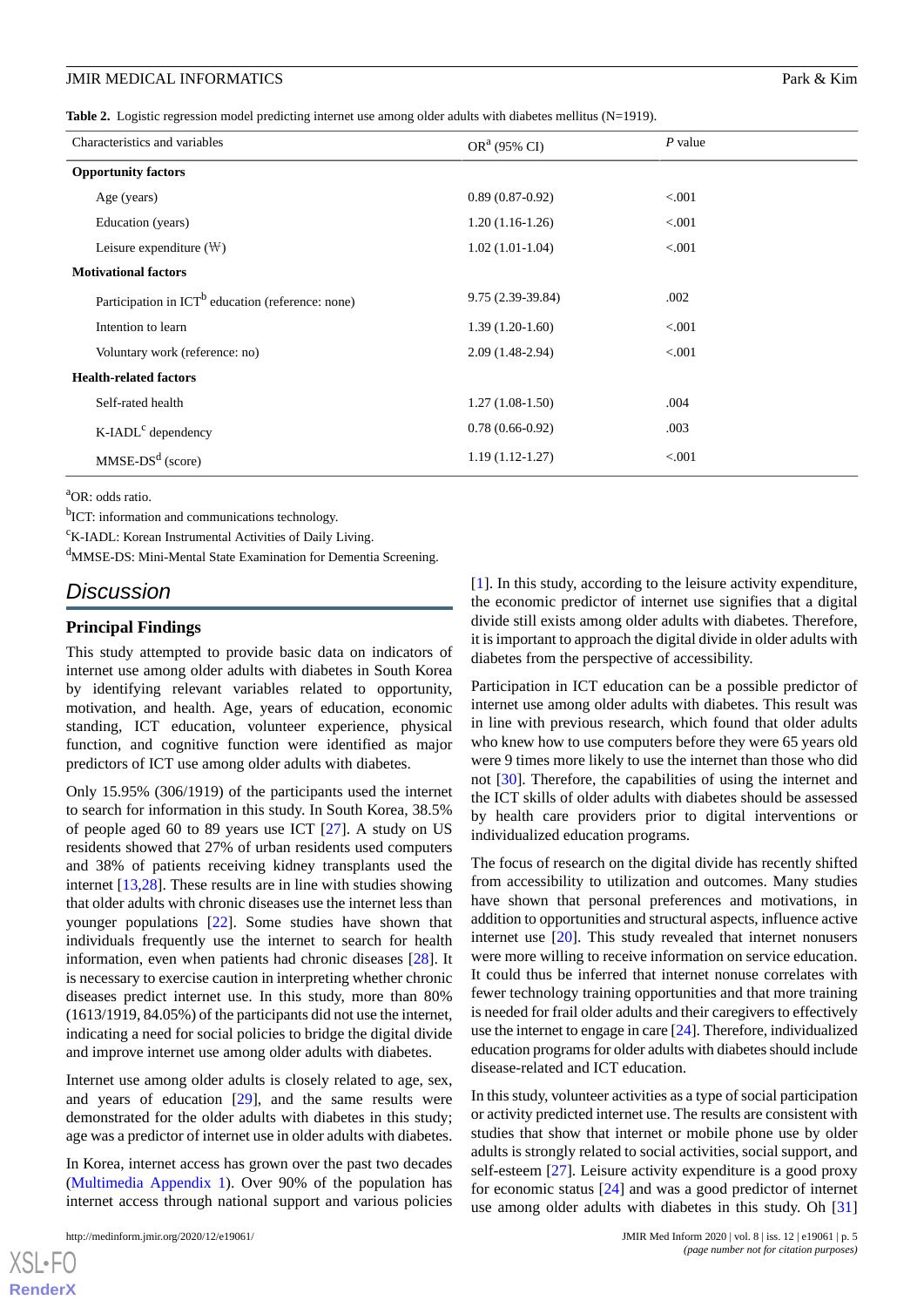encouraged leisure activities among older adults, such as shopping and watching entertainment shows and performances, cultural activities, videos, and movies, because these activities significantly influenced active internet use and search capabilities among older generations. It is necessary to encourage older adults with diabetes to engage in leisure and hobby activities because it may improve their digital health literacy.

In this study, physical and cognitive function were identified as predictors of internet use; internet use decreases when health and instrumental activities of daily living are degraded by physical function [[19\]](#page-6-15). Instrumental activities of daily living require high levels of physical function in everyday behavior to live independently and indicate the possibility of returning to society [\[25](#page-6-21)]. The results showed that K-IADL score is a predictor of internet use. Having good physical functional status could encourage older adults with diabetes to participate in social activities, making them more likely to have a chance to use the internet in society [\[22](#page-6-18)]. Thus, functional limitations should be considered in strategies to reduce the digital divide among older adults with chronic diseases.

Cognitive function was one of the predictors of internet use among older adults with diabetes. With age, adults experience a decline in both cognitive and physical function and become restricted in activities such as delicate muscle movement, reading, and interpreting large quantities of information. Internet use requires extensive cognitive information processing and learning and can therefore burden older adults [\[32](#page-7-5)]. Thus, developing functions and programs that can be more easily accessed and handled by older adults with reduced cognitive function is essential in enhancing internet use and reducing the digital divide.

## **Implications**

Although the digital divide can be defined based on various aspects, such as access, usability, and utilization, this study focused on predictors of internet use among older adults with diabetes. We expect that improved internet use will improve self-care among this population; however, there is still a gap in internet use due to economic, social, physical, and cognitive factors [[6](#page-6-23)]. In the current information age, health care systems are increasingly embracing eHealth and digital services. South Korea has created a national patient portal to provide health information through electronic devices. Meanwhile, other countries have developed digital aids using health-related applications, virtual reality, and games [\[33](#page-7-6)]. The weaknesses and strengths among older adults with diabetes should be properly identified to assist in the creation of individualized mediation plans. This will prevent the digital divide from separating older adults with diabetes from digital health care trends.

Due to the limitations of secondary data analysis, this study did not reflect the characteristics of the participants' diabetes, so future research should include the relationship between diabetes characteristics and internet use. Another limitation of this study is that although it used nationally representative data, there may be errors in generalization due to the small number of participants; therefore, it is necessary to be cautious when interpreting the results.

## **Conclusions**

Internet use has dramatically increased in South Korea during the past two decades but remains very low among older adults with diabetes. Our results suggest that years of education, leisure activity expenditure, participation in education, intention of education, voluntary work, self-rated health, and MMSE-DS scores were positively correlated predictors of internet use, while age and K-IADL dependency were negatively correlated predictors of internet use. While prior studies of the digital divide in health care have highlighted demographics and socioeconomic status, our study demonstrates the additional impact of motivational factors and health-related factors in older adults with diabetes. Health care providers need to formulate digital health interventions to prevent the most frail and vulnerable older adults from being left out of consideration in online patient portals and eHealth. Policies and health care providers should focus on digital competency training and volunteer activities among older adults with diabetes. For functionally limited older adults, user-friendly digital aids may improve internet use. For cognitively impaired older adults, caregivers or family members should be included in the intervention. Future studies should examine more strategies to reduce the digital divide among older adults with diabetes.

## <span id="page-5-2"></span>**Conflicts of Interest**

None declared.

## <span id="page-5-0"></span>**Multimedia Appendix 1**

<span id="page-5-1"></span>Supplementary table. [[DOCX File , 14 KB](https://jmir.org/api/download?alt_name=medinform_v8i12e19061_app1.docx&filename=f77937e8b54e5bd770e9a6d7ab561e28.docx)-[Multimedia Appendix 1\]](https://jmir.org/api/download?alt_name=medinform_v8i12e19061_app1.docx&filename=f77937e8b54e5bd770e9a6d7ab561e28.docx)

#### **References**

 $XS$  $\cdot$ FC **[RenderX](http://www.renderx.com/)**

- 1. Choi D, Park H, Lim H. The report on digital divide. Report No. NIA VI-RBE-C-18031. Seoul, Korea: National Information Society Agency; 2018.
- 2. Jung K, Oh Y, Lee Y, Oh M, Kang E, Kim K, et al. 2017 National survey of older Koreans. Report No. 11-1352000-00. Korea Institute for Health and Social Affairs. Yeongi-gun, South Korea; 2017. URL: [http://www.mohw.go.kr/react/jb/](http://www.mohw.go.kr/react/jb/sjb030301vw.jsp?PAR_MENU_ID=03&MENU_ID=032901&page=1&CONT_SEQ=344953) [sjb030301vw.jsp?PAR\\_MENU\\_ID=03&MENU\\_ID=032901&page=1&CONT\\_SEQ=344953](http://www.mohw.go.kr/react/jb/sjb030301vw.jsp?PAR_MENU_ID=03&MENU_ID=032901&page=1&CONT_SEQ=344953) [accessed 2020-12-18]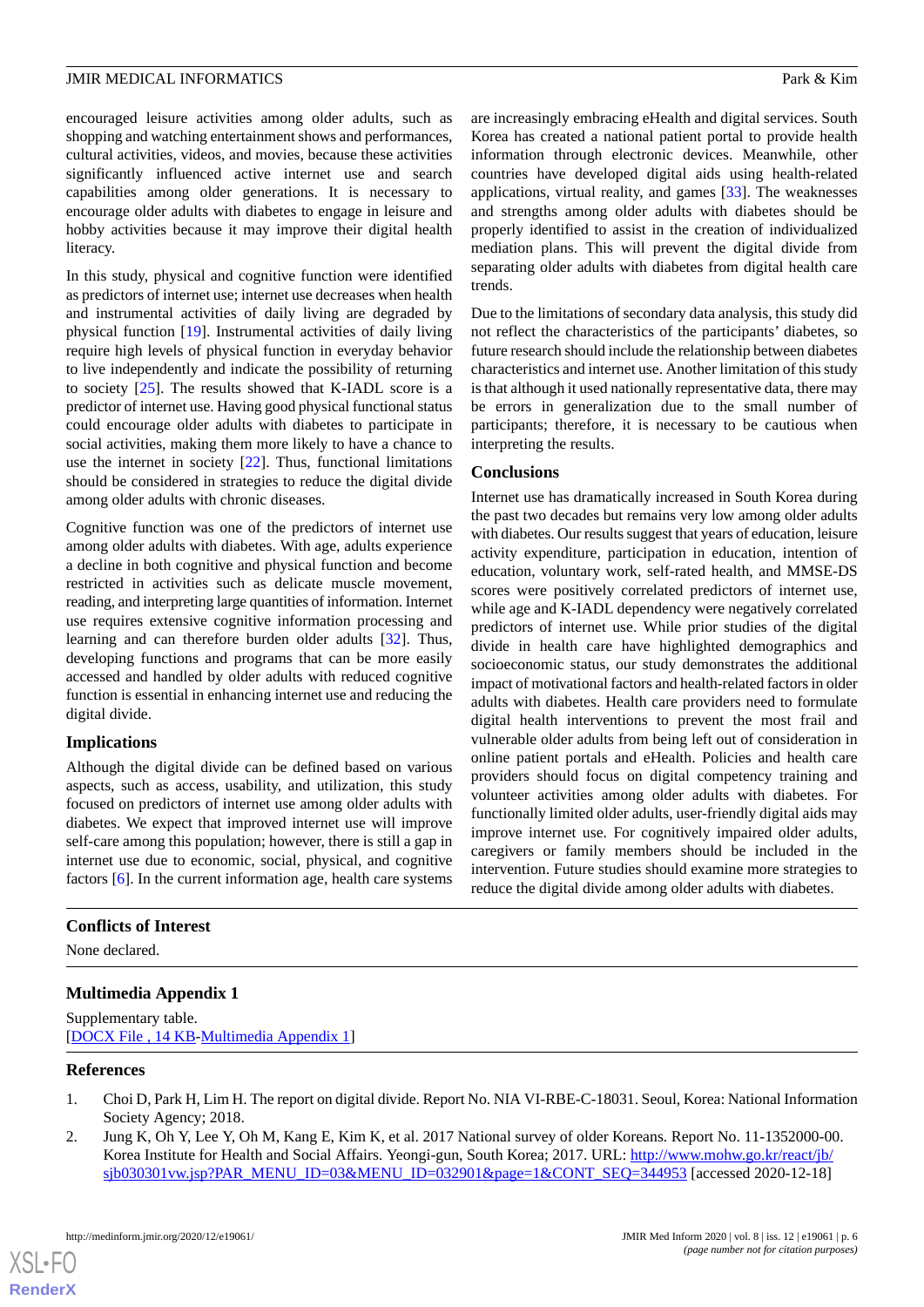- <span id="page-6-0"></span>3. Kim M. The effects of smartphone use on life satisfaction, depression, social activity and social support of older adults. J Korea Acad Industr Coop Soc 2018;19(11):264-277. [doi: [10.5762/KAIS.2018.19.11.264\]](http://dx.doi.org/10.5762/KAIS.2018.19.11.264)
- <span id="page-6-2"></span><span id="page-6-1"></span>4. McGaughey RE, Zeltmann SM, McMurtrey ME. Motivations and obstacles to smartphone use by the elderly: developing a research framework. IJEF 2013;7(3/4):177. [doi: [10.1504/ijef.2013.058601](http://dx.doi.org/10.1504/ijef.2013.058601)]
- <span id="page-6-23"></span>5. An S, Lee J. Older Adults'Health Promotion via Mobile Application: The effect of Self-efficacy and Social Stigma. Korean J Journalism Commun Stud 2019 Apr 30;63(2):113-142 [[FREE Full text](https://www.researchgate.net/deref/http%3A%2F%2Fdx.doi.org%2F10.20879%2Fkjjcs.2019.63.2.004)] [doi: [10.20879/kjjcs.2019.63.2.004\]](http://dx.doi.org/10.20879/kjjcs.2019.63.2.004)
- 6. Estacio EV, Whittle R, Protheroe J. The digital divide: Examining socio-demographic factors associated with health literacy, access and use of internet to seek health information. J Health Psychol 2019 Oct;24(12):1668-1675. [doi: [10.1177/1359105317695429\]](http://dx.doi.org/10.1177/1359105317695429) [Medline: [28810415\]](http://www.ncbi.nlm.nih.gov/entrez/query.fcgi?cmd=Retrieve&db=PubMed&list_uids=28810415&dopt=Abstract)
- <span id="page-6-4"></span><span id="page-6-3"></span>7. Park JY, June KJ. Influencing Factors on Functional Health Literacy among the Rural Elderly. J Korean Acad Community Health Nurs 2011;22(1):75. [doi: [10.12799/jkachn.2011.22.1.75](http://dx.doi.org/10.12799/jkachn.2011.22.1.75)]
- <span id="page-6-5"></span>8. Chesser A, Keene Woods N, Smothers K, Rogers N. Health Literacy and Older Adults: A Systematic Review. Gerontol Geriatr Med 2016;2:1-13 [[FREE Full text](https://journals.sagepub.com/doi/10.1177/2333721416630492?url_ver=Z39.88-2003&rfr_id=ori:rid:crossref.org&rfr_dat=cr_pub%3dpubmed)] [doi: [10.1177/2333721416630492\]](http://dx.doi.org/10.1177/2333721416630492) [Medline: [28138488\]](http://www.ncbi.nlm.nih.gov/entrez/query.fcgi?cmd=Retrieve&db=PubMed&list_uids=28138488&dopt=Abstract)
- <span id="page-6-6"></span>9. Matsuoka RL, Marass M, Avdesh A, Helker CS, Maischein HM, Grosse AS, et al. Radial glia regulate vascular patterning around the developing spinal cord. E Life 2016 Nov 17;5:e20253 [[FREE Full text](https://doi.org/10.7554/eLife.20253)] [doi: [10.7554/eLife.20253](http://dx.doi.org/10.7554/eLife.20253)] [Medline: [27852438](http://www.ncbi.nlm.nih.gov/entrez/query.fcgi?cmd=Retrieve&db=PubMed&list_uids=27852438&dopt=Abstract)]
- <span id="page-6-7"></span>10. Peterson A, Soberón J, Pearson R, Anderson R, Martínez-Meyer E, Nakamura M, et al. Ecological Niches and Geographic Distributions. Vol 49. Princeton, NJ: Princeton University Press; 2011.
- <span id="page-6-8"></span>11. Ko M, Kang K. Influence of health literacy and health empowerment on health behavior practice in elderly outpatients with coronary artery disease. J Korean Clin Nurs Res 2018;24(3):293-302. [doi: [10.22650/JKCNR.2018.24.3.293](http://dx.doi.org/10.22650/JKCNR.2018.24.3.293)]
- <span id="page-6-9"></span>12. Kim J, No Y, Choi D, Jung B, Kim J. Aging and digital divide: determinant of divide. Premium Report KISDI issue Report No. 07-10. Jincheon County, South Korea: Korea Information Society Development Institute; 2007.
- <span id="page-6-10"></span>13. Yu R, Ellison N, McCammon R, Langa K. Mapping the two levels of digital divide: Internet access and social network site adoption among older adults in the USA. Inf Commun Soc 2015 Nov 19;19(10):1445-1464 [\[FREE Full text](https://www.researchgate.net/deref/http%3A%2F%2Fdx.doi.org%2F10.1080%2F1369118X.2015.1109695)] [doi: [10.1080/1369118x.2015.1109695\]](http://dx.doi.org/10.1080/1369118x.2015.1109695)
- <span id="page-6-11"></span>14. Cresci MK, Yarandi HN, Morrell RW. The Digital Divide and urban older adults. Comput Inform Nurs 2010;28(2):88-94. [doi: [10.1097/NCN.0b013e3181cd8184\]](http://dx.doi.org/10.1097/NCN.0b013e3181cd8184) [Medline: [20182159\]](http://www.ncbi.nlm.nih.gov/entrez/query.fcgi?cmd=Retrieve&db=PubMed&list_uids=20182159&dopt=Abstract)
- <span id="page-6-13"></span><span id="page-6-12"></span>15. Choi N, Dinitto DM. The digital divide among low-income homebound older adults: Internet use patterns, eHealth literacy, and attitudes toward computer/Internet use. J Med Internet Res 2013 May 02;15(5):e93 [\[FREE Full text\]](https://www.jmir.org/2013/5/e93/) [doi: [10.2196/jmir.2645](http://dx.doi.org/10.2196/jmir.2645)] [Medline: [23639979](http://www.ncbi.nlm.nih.gov/entrez/query.fcgi?cmd=Retrieve&db=PubMed&list_uids=23639979&dopt=Abstract)]
- <span id="page-6-14"></span>16. Anderson M, Perrin A. Tech adoption climbs among older adults. Pew Research Center. 2017 May 17. URL: [https://www.](https://www.pewresearch.org/internet/2017/05/17/tech-adoption-climbs-among-older-adults/) [pewresearch.org/internet/2017/05/17/tech-adoption-climbs-among-older-adults/](https://www.pewresearch.org/internet/2017/05/17/tech-adoption-climbs-among-older-adults/) [accessed 2020-12-09]
- <span id="page-6-15"></span>17. Andrews JA, Brown LJ, Hawley MS, Astell AJ. Older Adults' Perspectives on Using Digital Technology to Maintain Good Mental Health: Interactive Group Study. J Med Internet Res 2019 Feb 13;21(2):e11694 [[FREE Full text\]](https://www.jmir.org/2019/2/e11694/) [doi: [10.2196/11694\]](http://dx.doi.org/10.2196/11694) [Medline: [30758292](http://www.ncbi.nlm.nih.gov/entrez/query.fcgi?cmd=Retrieve&db=PubMed&list_uids=30758292&dopt=Abstract)]
- <span id="page-6-16"></span>18. Smith A. Older Adults and Technology Use. Pew Research Center. 2014 Apr 03. URL: [https://www.pewresearch.org/](https://www.pewresearch.org/internet/2014/04/03/older-adults-and-technology-use/) [internet/2014/04/03/older-adults-and-technology-use/](https://www.pewresearch.org/internet/2014/04/03/older-adults-and-technology-use/) [accessed 2020-12-09]
- <span id="page-6-17"></span>19. Greysen SR, Chin GC, Sudore RL, Cenzer IS, Covinsky KE. Functional impairment and Internet use among older adults: implications for meaningful use of patient portals. JAMA Intern Med 2014 Jul;174(7):1188-1190 [\[FREE Full text\]](http://europepmc.org/abstract/MED/24839165) [doi: [10.1001/jamainternmed.2014.1864\]](http://dx.doi.org/10.1001/jamainternmed.2014.1864) [Medline: [24839165\]](http://www.ncbi.nlm.nih.gov/entrez/query.fcgi?cmd=Retrieve&db=PubMed&list_uids=24839165&dopt=Abstract)
- <span id="page-6-18"></span>20. Connolly KK, Crosby ME. Examining e-Health literacy and the digital divide in an underserved population in Hawai'i. Hawaii J Med Public Health 2014 Feb;73(2):44-48 [[FREE Full text](http://europepmc.org/abstract/MED/24567867)] [Medline: [24567867](http://www.ncbi.nlm.nih.gov/entrez/query.fcgi?cmd=Retrieve&db=PubMed&list_uids=24567867&dopt=Abstract)]
- <span id="page-6-19"></span>21. Scheerder A, van Deursen A, van Dijk J. Determinants of Internet skills, uses and outcomes. A systematic review of the second- and third-level digital divide. Telematics Inform 2017 Dec;34(8):1607-1624 [[FREE Full text\]](https://doi.org/10.1016/j.tele.2017.07.007) [doi: [10.1016/j.tele.2017.07.007](http://dx.doi.org/10.1016/j.tele.2017.07.007)]
- <span id="page-6-20"></span>22. Kim M, Park CS, Kwon SJ. Babyboomer's Use of Information Technology and Its Effect on the Digital Life Satisfaction: The Mediating Effect of the Self-mastery. Korean J Gerontol Soc Welfare 2012 Sep;57:113-137. [doi: [10.21194/kjgsw..57.201209.113](http://dx.doi.org/10.21194/kjgsw..57.201209.113)]
- <span id="page-6-22"></span><span id="page-6-21"></span>23. Tennant B, Stellefson M, Dodd V, Chaney B, Chaney D, Paige S, et al. eHealth literacy and Web 2.0 health information seeking behaviors among baby boomers and older adults. J Med Internet Res 2015 Mar 17;17(3):e70 [[FREE Full text](https://www.jmir.org/2015/3/e70/)] [doi: [10.2196/jmir.3992](http://dx.doi.org/10.2196/jmir.3992)] [Medline: [25783036](http://www.ncbi.nlm.nih.gov/entrez/query.fcgi?cmd=Retrieve&db=PubMed&list_uids=25783036&dopt=Abstract)]
- 24. Dardis R, Soberon-Ferrer H, Patro D. Analysis of Leisure Expenditures in the United States. J Leisure Res 2018 Feb 13;26(4):309-321. [doi: [10.1080/00222216.1994.11969964\]](http://dx.doi.org/10.1080/00222216.1994.11969964)
- 25. Won C, Yang K, Rho Y, Kim S, Lee E, Yoon J, et al. The development of Korean activities of daily living and Korean instrumental activities of daily living scale. Korean Geriatrics 2002;6(2):107-120. [doi: [10.1037/t06803-000](http://dx.doi.org/10.1037/t06803-000)]
- 26. Kim TH, Jhoo JH, Park JH, Kim JL, Ryu SH, Moon SW, et al. Korean version of mini mental status examination for dementia screening and its short form. Psychiatry Investig 2010 Jun;7(2):102-108 [[FREE Full text](http://psychiatryinvestigation.org/journal/view.php?doi=10.4306/pi.2010.7.2.102)] [doi: [10.4306/pi.2010.7.2.102\]](http://dx.doi.org/10.4306/pi.2010.7.2.102) [Medline: [20577618](http://www.ncbi.nlm.nih.gov/entrez/query.fcgi?cmd=Retrieve&db=PubMed&list_uids=20577618&dopt=Abstract)]